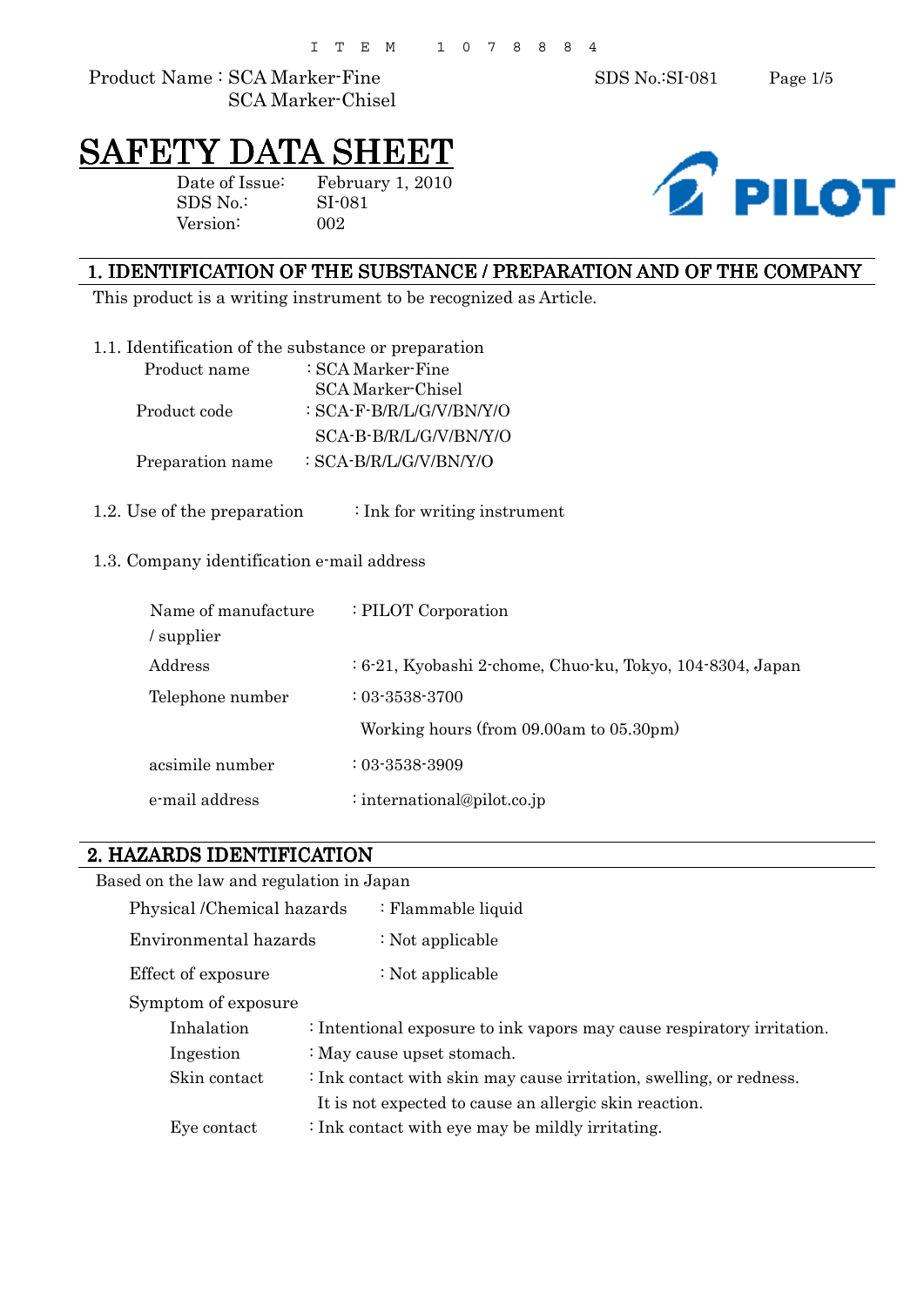#### 3. COMPOSITION / INFORMATION ON INGREDIENTS

Based on the law and regulation in Japan For ink unless otherwise specified

| Ingredients     | CAS Number     | <b>EINECS</b><br>Number | Weight % | Component  |
|-----------------|----------------|-------------------------|----------|------------|
| Ethanol         | $64 - 17 - 5$  | $200 - 578 - 6$         | 60-70    | All Colors |
| Copper compound | Non Public     | Non Public              | 6        | Green      |
| Diphenylamine   | $122 - 39 - 4$ | $204 - 539 - 4$         | 0.5      | Black      |
| Triethanolamine | $102 - 71 - 6$ | $203 - 049 - 8$         |          | Green      |

|                      | <b>4. FIRST AID MEASURES</b>                                               |  |  |
|----------------------|----------------------------------------------------------------------------|--|--|
| Inhalation           | : Remove subject to ventilated fresh air. Consult physician if necessary.  |  |  |
| Ingestion            | : Refer for medical attention.                                             |  |  |
| Skin contact         | : Wash the affected area under tepid running water using a mild soap.      |  |  |
|                      | And refer for medical attention if irritation continues.                   |  |  |
| Eye contact          | : Gently rinse the affected eyes with clean water for at least 15 minutes. |  |  |
|                      | And refer for medical attention if irritation continues.                   |  |  |
| First aid facilities | : Ensure eyewash and water service are available.                          |  |  |
| Medical attention    |                                                                            |  |  |
| Local contamination  |                                                                            |  |  |

: In case of skin or eye contamination treat as under First Aid Measures.

Systemic poisoning

: There is no specific antidote. Treat symptoms.

#### 5. FIRE-FIGHTING MEASURES

| 5.1 Suitable extinguishing media                                                                         | : In case of fire, use water spray, foam, dry,<br>chemical powder or carbon dioxide.                  |
|----------------------------------------------------------------------------------------------------------|-------------------------------------------------------------------------------------------------------|
| 5.2 Extinguishing media which shall not be used for<br>safety.                                           | $\therefore$ None                                                                                     |
| 5.3 Special exposure hazards arising from the<br>substance or preparation itself, combustion<br>products | $C_2$ CO <sub>2</sub> , CO, NO <sub>x</sub> , and SO <sub>x</sub> , are produced after<br>combustion. |
| 5.4 Special protective equipment for fire-figters.                                                       | : Not required                                                                                        |
| 5.5 Additional information                                                                               | $: \mathbf{None}$                                                                                     |

## 6. ACCIDENTAL RELEASE MEASURES 6.1 Personal precautions : Use proper ventilation. Use eye and skin protection. 6.2 Environmental precautions : Do not dispose of waste to the sewer. 6.3 Methods for cleaning up : Absorb spill with material (cloth or paper), then place in a chemical waste containers. 6.4 Additional information : None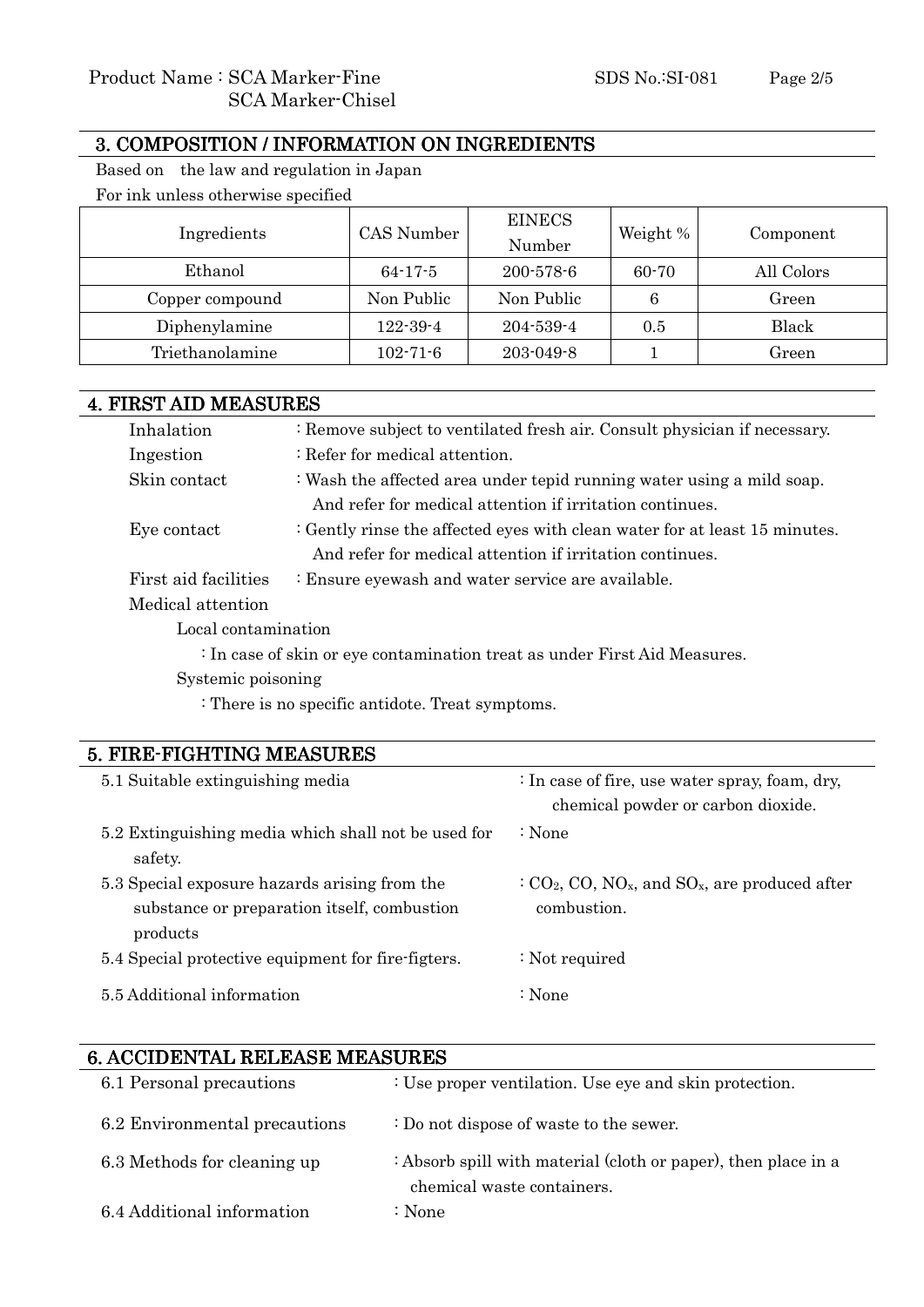| 7. HANDLING AND STORAGE                                                                |                                                                                                 |  |  |
|----------------------------------------------------------------------------------------|-------------------------------------------------------------------------------------------------|--|--|
| 7.1. Handling<br>: Avoid rough handling or dropping.                                   |                                                                                                 |  |  |
| 7.1.1 Protective measures                                                              | : Not required in normal use.                                                                   |  |  |
| 7.1.2 Measures to prevent aerosol and dust generation<br>: Not required in normal use. |                                                                                                 |  |  |
| : Not required in normal use.<br>7.1.3 Measures required to protect the environment    |                                                                                                 |  |  |
| 7.1.4 Specific requirements or handling rules<br>: None                                |                                                                                                 |  |  |
| 7.1.5 Precautions against fire and explosion<br>: Not required in normal use.          |                                                                                                 |  |  |
| 7.2. Storage                                                                           | : Store in a dry, cool, well-ventilated location, away from possible all<br>source of ignition. |  |  |
| 7.3. Specific use $(s)$                                                                | : Not use it except the ink for writing instruments.                                            |  |  |

### 8. EXPOSURE CONTROLS / PERSONAL PROTECTION

| 8.1. Exposure limit values : Not available. |                           |                                                                                           |
|---------------------------------------------|---------------------------|-------------------------------------------------------------------------------------------|
| 8.1.1 Occupational exposure controls.       |                           | : Not available                                                                           |
| 8.1.2 Biological limit values.              |                           | : Not available                                                                           |
| 8.1.3 DNEL and PNEC-value(s) as applicable  |                           | : No data                                                                                 |
| 8.2. Exposure controls                      |                           |                                                                                           |
| 8.2.1. Occupational exposure controls       |                           |                                                                                           |
|                                             | a) Respiratory protection | : Not required in normal use                                                              |
| b) Hand protection                          |                           | : Not required in normal use                                                              |
| c) Eye protection                           |                           | : Not required in normal use                                                              |
| d) Skin protection                          |                           | : Not required in normal use                                                              |
| 8.2.2. Environmental exposure controls      |                           |                                                                                           |
| Ethanol                                     |                           | $\frac{(1000 \text{ ppm}(1880 \text{ mg/m}^3))}{(1000 \text{ ppm}(1880 \text{ mg/m}^3))}$ |
| Triethanolamine                             |                           | : $5 \text{ mg/m}^3$                                                                      |
|                                             |                           |                                                                                           |

#### 9. PHYSICAL AND CHEMICAL PROPERTIES

For ink unless otherwise specified

9.1. General information

| Appearance | : liquid                                                       |
|------------|----------------------------------------------------------------|
|            | [Color] Black, Red, Blue, Green, Violet, Brown, Yellow, Orange |
| Odor       | : Alcohol odor                                                 |

9.2. Important health, safety and environmental information

| <b>PH</b>                     | : Not applicable                            |
|-------------------------------|---------------------------------------------|
| Boiling point / boiling range | : 78.3 degrees Celsius (Ethanol)            |
| Flash point                   | : 13 degrees Celsius (Ethanol)              |
| Flammability (solid, gas)     | : Flammable                                 |
| <b>Explosive properties</b>   | : LEL 3.3 vol%, UEL 19.0 vol% (Ethanol)     |
| Oxidizing properties          | : None                                      |
| Vapor pressure                | : 5.88 kPa (at 20 degrees Celsius, Ethanol) |
| Relative density              | $: 0.85 - 0.89$ (at 20 degrees Celsius)     |
| Solubility                    | : Not applicable                            |
| Water solubility              | : Insoluble                                 |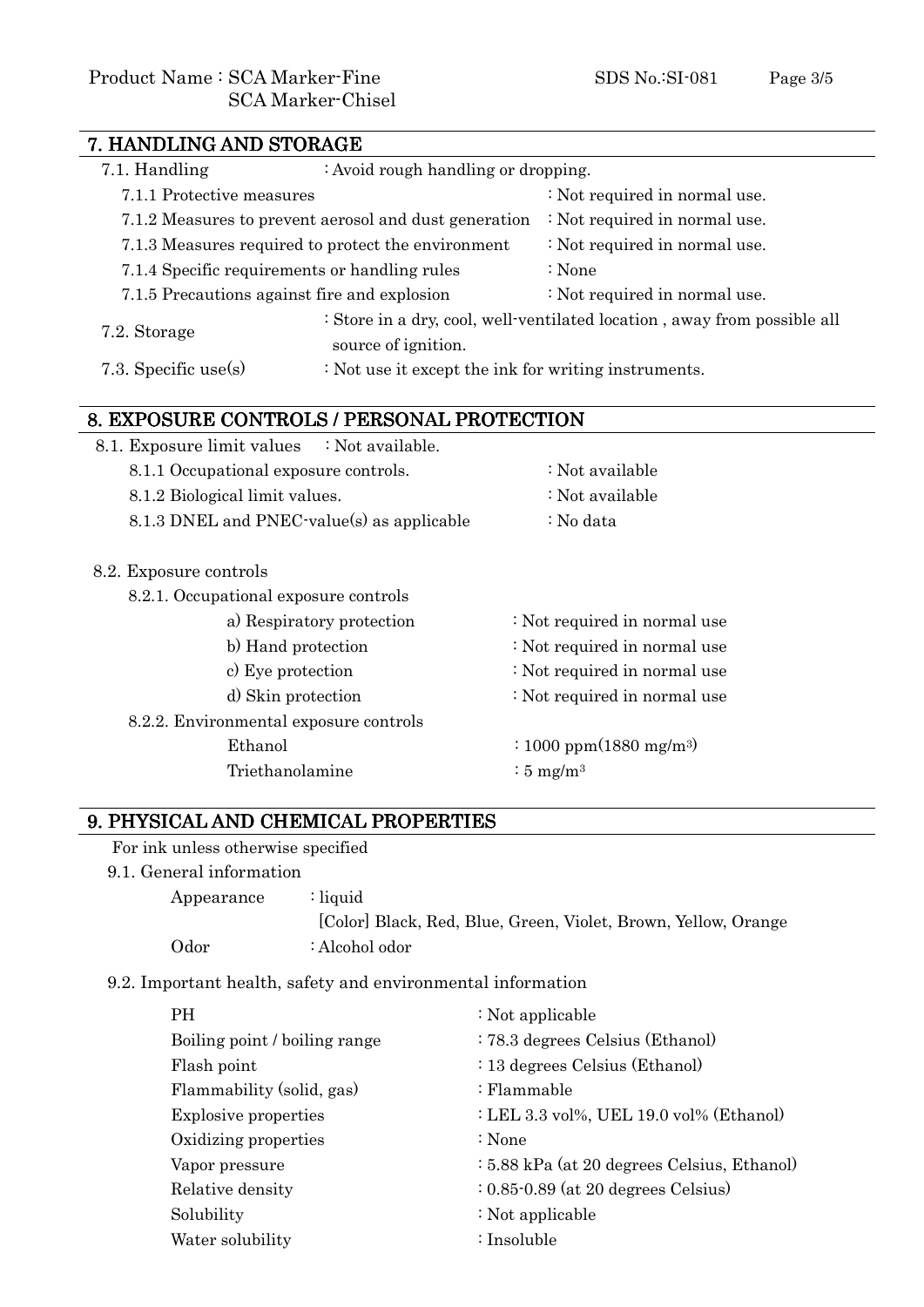#### Product Name : SCA Marker-Fine SDS No.:SI-081 Page 4/5 SCA Marker-Chisel

| Partition coefficient: n-octanol / water : 0.30 (lowPow, Ethanol) |                                                           |
|-------------------------------------------------------------------|-----------------------------------------------------------|
| <b>Viscosity</b>                                                  | $\div 2.5 \div 5.5$ mPa $\cdot$ s (at 20 degrees Celsius) |
| Vapor density                                                     | $: 1.59$ (Ethanol)                                        |
| Evaporation rate                                                  | : No data                                                 |

9.3. Other information : None

| <b>10. STABILITY AND REACTIVITY</b>    |                                                      |  |
|----------------------------------------|------------------------------------------------------|--|
| 10.1. Conditions to avoid              | : Fire or intense heat may cause violent rupture of  |  |
|                                        | packages.                                            |  |
|                                        | : Take precautionary measures against static         |  |
|                                        | discharges.                                          |  |
| 10.2. Materials to avoid               | : Strong oxidizing agents and reducing agents.       |  |
| 10.3. Hazardous decomposition products | : Heating can release vapours which can be ignited.  |  |
|                                        | : Burning produces obnoxious and toxic fumes, carbon |  |
|                                        | oxides.                                              |  |
|                                        |                                                      |  |

#### 11. TOXICOLOGICAL INFORMATION

| For ink unless otherwise specified                                                   |                                                  |                                            |  |  |
|--------------------------------------------------------------------------------------|--------------------------------------------------|--------------------------------------------|--|--|
|                                                                                      | 11.1 Toxicokinetics, metabolism and distribution | $:$ No data.                               |  |  |
| 11.2 Acute effects (acute toxicity, irritation and corrosivity)                      |                                                  |                                            |  |  |
| : Acute toxicity                                                                     | Ethanol                                          | : $LD_{50}$ 7060 mg/kg (rat oral)          |  |  |
|                                                                                      |                                                  | : LDL <sub>0</sub> 1400 mg/kg (human oral) |  |  |
|                                                                                      | Triethanolamine                                  | : LD <sub>50</sub> 4.92ml/kg (rat)         |  |  |
| $:$ Irritation                                                                       | Ethanol                                          | $: 400$ mg open; Mild (rabbit skin)        |  |  |
|                                                                                      |                                                  | $\div 100$ mg/24h ; Moderate (rabbit eye)  |  |  |
| 11.3 Sensitization                                                                   |                                                  | : No data                                  |  |  |
| 11.4 Repeated dose toxicity                                                          |                                                  | : No data                                  |  |  |
| 11.5 CMR (carcinogenicity, mutagenicity, and toxicity for reproduction)<br>: No data |                                                  |                                            |  |  |

### 12. ECOLOGICAL INFORMATION

| 12.1. Ecotoxicity                   | : No data         |
|-------------------------------------|-------------------|
| 12.2. Mobility                      | : No data         |
| 12.3. Persistence and degradability | : No data         |
| 12.4. Bioaccumulative potential     | : No data         |
| 12.5. Results of PBT assessment     | : No data         |
| 12.6. Other adverse effects         | $\therefore$ None |
|                                     |                   |

#### 13. DISPOSAL CONSIDERATIONS

Follow all regulations in your country.

#### 14. TRANSPORT INFORMATION

| For ink unless otherwise specified |  |
|------------------------------------|--|
| $14.1.1$ UN number                 |  |

 $14.1.2 \text{ Class}$  : 3